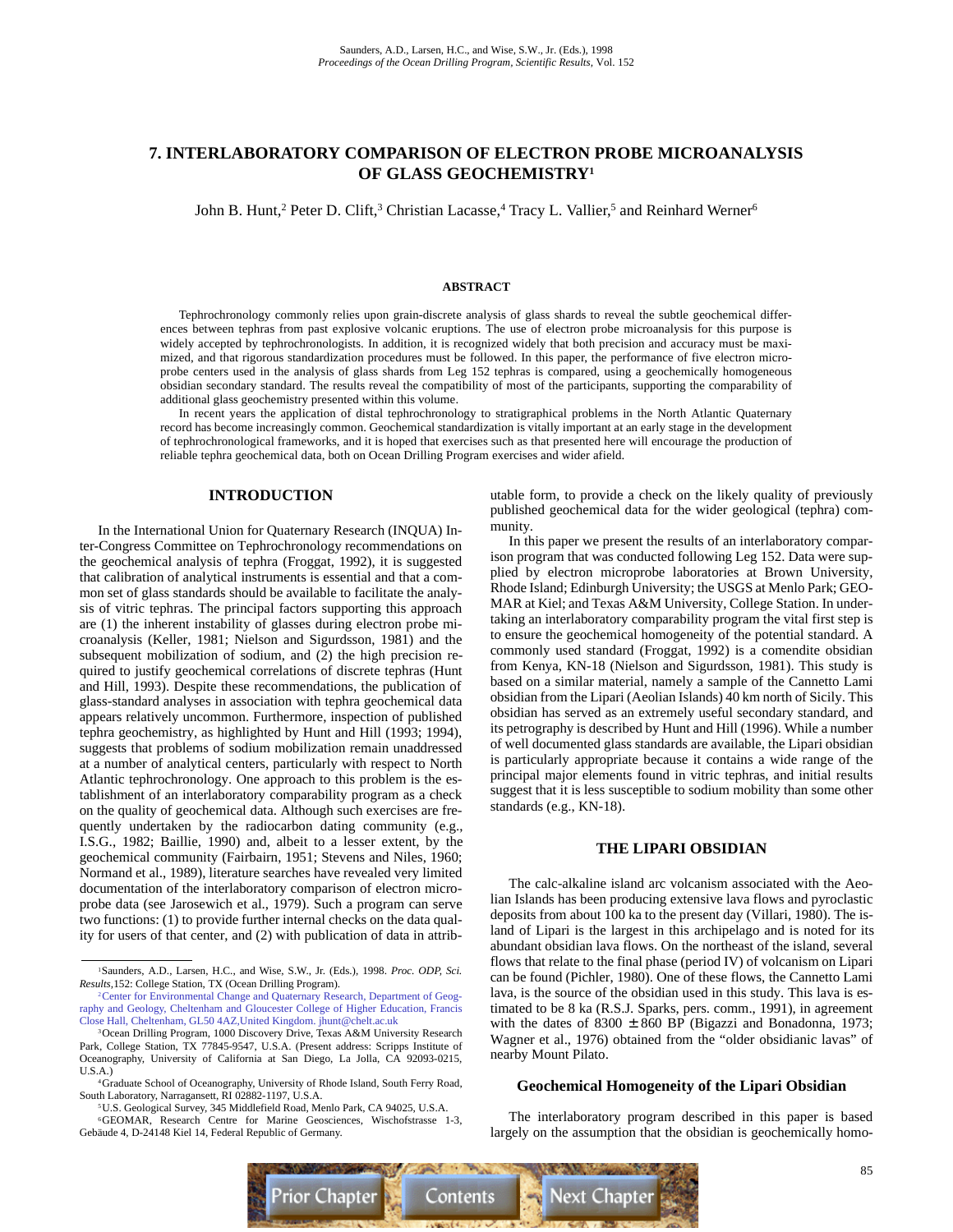geneous on a micrometer scale. For the purposes of analysis, the presence of occasional microcrystalline phases does not negate this assumption as they are readily visible through the electron microprobe optics, and their analysis can be avoided easily. Backscattered electron images of random obsidian fragments sustain this assumption because there are no apparent variations in mean atomic number. Inspection of additional obsidian, in both backscattered electron and element mapping (Si, Al, Fetotal oxides, Mn, Mg, Ca, Na, and K) modes, corroborates this conclusion. However, to confirm geochemical homogeneity, the obsidian was analyzed by quantitative wavelength dispersive spectrometry (WDS) using the analytical strategy described below.

### *Initial Quantitative Test*

Two polished probe sections were prepared from orthogonal slices ( $\approx$  2.5 cm  $\times$  1.5 cm) cut from a block of the Lipari obsidian. The orientation of these sections permitted a 3-D assessment of spatial variations in the geochemical composition of the obsidian. The sections were analyzed on the Cameca Camebax (see Table 1 for operating conditions) at the Edinburgh electron microprobe center. These data were obtained by an automated run, and subsequently some data were removed where sample surface roughness or the presence of local heterogeneities had obviously resulted in a poor individual analysis. The Camebax data include 184 analyses, which serve as a comprehensive base on which to perform a statistical analysis.

Calculation of the Homogeneity Index (Boyd et al*.,* 1967) for each element reveals that the Lipari obsidian may be regarded as homogeneous in all elements analyzed ( $H_{max} = 1.13$ ). Values of H greater than three are taken to be indicative of chemical inhomogeneity, and indices up to 1.2 are quoted for the standards used in the Boyd et al. (1967) study. The H index is favored over the K-factor of Potts et al. (1983), which is only applicable universally if the analysis routine is constructed such that elements, in similar proportions, are analyzed to generate the same number of raw counts. This approach is unreasonable because low abundance elements would require impracticably long analysis times, which would, in analysis of glasses, result in sample damage and loss of accuracy (Froggat, 1983).

#### **Geochemical Composition of the Lipari Obsidian**

Whereas the large number of data points acquired by electron microprobe traverses confirm homogeneity of the sample and precision of probe data, independent analysis of the sample by other techniques is required to characterize probe accuracy. This has been achieved by two further methods: (1) X-ray fluorescence analysis (XRF), and (2) wet chemistry determinations. In addition, manual electron probe microanalysis was performed on a different instrument at Edinburgh.

#### *1. XRF Analysis*

A sample of the Lipari obsidian (from the same block as the original orthogonal probe sections) was prepared for XRF analysis. The obsidian was ground to a fine powder, 1 g of which was mixed with 5 g of borate flux, and heated in a furnace at  $1100^{\circ}$ C. The samples, prepared as fused beads, were analyzed on a Philips PW 1480 automatic XRF spectrometer and corrections applied for mass absorption. A range of international reference materials was used to construct the calibration lines for individual elements. These reference materials (from the USGS and CRPG) included: RGM-1 (USGS rhyolite), AL-I (albite), AGV-1 (USGS andesite), BE-N (basalt), BIR-1 (Icelandic basalt), and PCC-1 (USGS peridotite). The results of the Edinburgh XRF analyses are extremely close ( $\sigma_{\text{max}(Al_2O_3)} = 0.23$ ) to the results provided by independent XRF analysis at a Bristol, as determined for a sample from the same obsidian block (see Table 2).

#### *2. Wet Chemistry Analysis*

Determination of the alkali metals in glasses and feldspars has proved problematic both by XRF analysis and by electron microprobe methods (e.g., Froggat, 1983). As a check on the accuracy of the electron probe in analyzing potassium, and more particularly, sodium, wet chemical determinations were conducted. Calibration samples from sodium and potassium sulfates were prepared, ground, and dried at 500°C prior to weighing. Calibration samples were prepared as mixed and matched solutions (with sodium and potassium in similar proportions to those expected in the obsidian). The USGS granite, G1 (see Flanagan, 1969, 1973; Fleischer, 1969), was used as a standard to validate the Lipari results. Two techniques were used: atomic absorption (using an air/acetylene flame on a Varian Spectra AA.300) and flame photometry (using an air/propane flame on a Varian Techron AA4/5). The obsidian used in these analyses was taken from the same block as that which supplied the XRF powders (for results see Table 2).

Additional electron probe microanalysis was made of the same sections using a different instrument at Edinburgh (a Cambridge Instruments Microscan V). The data were acquired in manual mode; therefore, the local heterogeneities were avoidable, and all data from a single run are included. As calibration samples used are common to both probes, the data sets are independent in that correction processes and probe configurations have been tested.

In North Atlantic tephrochronological studies geochemical correlations have often been made by graphical (Harker and triangular plots) comparison alone. Although this method is adequate in the most part, it lacks the rigorous approach to correlation that is possible through the application of similarity coefficients (Borchardt et al., 1972; Hunt and Hill, 1993; Lacasse et al., 1995) and discriminant function analysis (Stokes et al., 1992). For this reason we have applied the similarity coefficient (s.c.) to the results from the homogeneity assessment exercise and the interlaboratory comparability program. The similarity coefficient is a numerical tool given by:

$$
d_{\text{(A.B)}} = \frac{\sum_{i=1}^{n} R_i}{n}
$$

where:

 $d_{(A,B)} = d_{(B,A)} =$  similarity coefficient for comparison between sample A and sample B,

**Table 1. Operating conditions for the electron microprobe centers participating in the interlaboratory comparison program.**

| Laboratory                     | Laboratory<br>identifier | Spectrometry | Beam current<br>(nA) | Accelerating<br>voltage<br>(kV) | Beam size<br>$(\mu m)$ | Number of<br>analyses | Correction<br>procedure    |
|--------------------------------|--------------------------|--------------|----------------------|---------------------------------|------------------------|-----------------------|----------------------------|
| Edinburgh (Camabax)            |                          | W.D.         | 10                   | 20                              | 10                     | 184                   | $\phi$ <sub>pz</sub> (PAP) |
| Edinburgh (MkV)                |                          | W.D.         | 15                   | 20                              | d.f.                   | 20                    | <b>ZAF</b>                 |
| GEOMAR, Kiel                   | 4                        | W.D.         | 10                   | 15                              | R.A.                   | 30                    | <b>PAP</b>                 |
| Texas A&M                      |                          | W.D.         | 10                   | 20                              | n/a                    | 50                    | n/a                        |
| USGS<br>Brown University, R.I. | 6                        | W.D.<br>W.D. | n/a<br>10            | n/a<br>15                       | n/a<br>10              | 20                    | n/a<br>n/a                 |

Notes: W.D. = wavelength dispersive; d.f. = defocussed; R.A. = rastered beam; n/a = not made available; R.I. = Rhode Island; USGS = United States Geological Survey.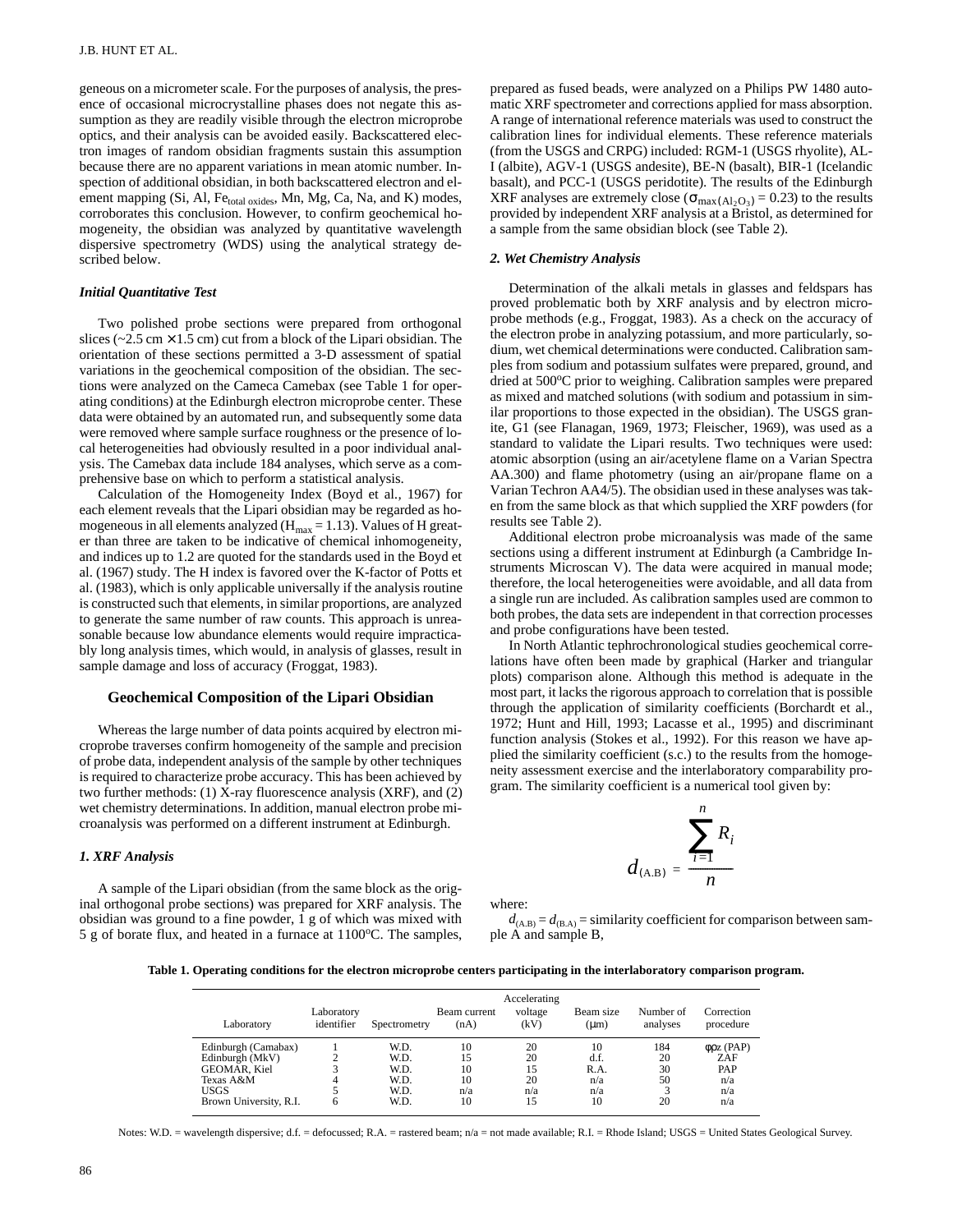| Laboratory       |           |                  |                   |        |      |      |           |      |      |
|------------------|-----------|------------------|-------------------|--------|------|------|-----------|------|------|
| idenitifier      | Statistic | SiO <sub>2</sub> | Na <sub>2</sub> O | $K_2O$ | FeO* | MgO  | $Al_2O_3$ | CaO  | MnO  |
| Lab 1            | min.      | 73.93            | 3.73              | 4.99   | 1.18 | 0.02 | 12.70     | 0.69 | 0.03 |
|                  | max.      | 74.82            | 4.07              | 5.48   | 1.65 | 0.08 | 13.03     | 0.79 | 0.70 |
|                  | mean      | 74.35            | 3.93              | 5.12   | 1.51 | 0.05 | 12.87     | 0.74 | 0.08 |
|                  | $2\sigma$ | 0.34             | 0.12              | 0.1    | 0.1  | 0.02 | 0.12      | 0.04 | 0.10 |
| Lab <sub>2</sub> | min.      | 73.85            | 3.89              | 5.02   | 1.34 | 0.03 | 12.69     | 0.71 | 0.02 |
|                  | max.      | 71.85            | 4.27              | 5.31   | 1.64 | 0.08 | 13.33     | 0.81 | 0.11 |
|                  | mean      | 74.27            | 4.07              | 5.17   | 1.49 | 0.05 | 13.00     | 0.74 | 0.07 |
|                  | $2\sigma$ | 0.60             | 0.20              | 0.16   | 0.16 | 0.12 | 0.28      | 0.06 | 0.04 |
| Lab <sub>3</sub> | min.      | 73.50            | 3.67              | 4.94   | 1.27 | 0.02 | 13.26     | 0.68 | 0.00 |
|                  | max.      | 74.58            | 3.99              | 5.23   | 1.67 | 0.06 | 13.65     | 0.80 | 0.11 |
|                  | mean      | 74.08            | 3.88              | 5.08   | 1.47 | 0.04 | 13.48     | 0.74 | 0.06 |
|                  | $2\sigma$ | 0.52             | 0.13              | 0.01   | 0.18 | 0.02 | 0.19      | 0.05 | 0.05 |
| Lab 4            | min.      | 73.59            | 3.72              | 5.05   | 1.33 | 0.01 | 12.97     | 0.66 | 0.00 |
|                  | max.      | 74.66            | 3.93              | 5.33   | 1.67 | 0.08 | 13.32     | 0.78 | 0.14 |
|                  | mean      | 74.07            | 3.81              | 5.17   | 1.50 | 0.04 | 13.14     | 0.72 | 0.06 |
|                  | $2\sigma$ | 0.46             | 0.10              | 0.12   | 0.13 | 0.02 | 0.15      | 0.05 | 0.06 |
| Lab 5            | min.      | 75.08            | 2.24              | 5.03   | 1.56 | 0.03 | 13.33     | 0.75 | 0.06 |
|                  | max.      | 75.62            | 2.49              | 5.05   | 1.67 | 0.05 | 13.67     | 0.78 | 0.07 |
|                  | mean      | 75.36            | 2.39              | 5.05   | 1.61 | 0.04 | 13.55     | 0.77 | 0.07 |
|                  | $2\sigma$ | 0.53             | 0.27              | 0.02   | 0.11 | 0.03 | 0.39      | 0.03 | 0.01 |
| Lab 6            | mean      | 73.87            | 4.19              | 5.04   | 1.53 | 0.05 | 12.83     | 0.73 | 0.07 |
|                  | $2\sigma$ | 0.68             | 0.44              | 0.26   | 0.18 | 0.04 | 0.16      | 0.06 | 0.10 |
| Lab <sub>7</sub> | min.      | 73.72            | 4.06              | 5.06   | 1.75 | 0.03 | 13.04     | 0.76 | 0.06 |
| Lab 8            | min.      | 74.03            | 4.06              | 5.18   | 1.73 | 0.00 | 12.72     | 0.72 | 0.08 |
| Lab 9            | min.      |                  | 3.78              | 4.50   |      |      |           |      |      |
|                  | max.      |                  | 4.34              | 5.33   |      |      |           |      |      |
|                  | mean      |                  | 4.06              | 4.99   |      |      |           |      |      |
|                  | $2\sigma$ |                  | 0.15              | 0.25   |      |      |           |      |      |
| Lab $10$         | min.      |                  | 3.55              | 4.86   |      |      |           |      |      |
|                  | max.      |                  | 4.12              | 5.19   |      |      |           |      |      |
|                  | mean      |                  | 3.89              | 5.01   |      |      |           |      |      |
|                  | $2\sigma$ |                  | 0.17              | 0.13   |      |      |           |      |      |

**Table 2. Summary data for all the laboratories participating in the international electron microprobe comparison program.**

Notes: A number of additional elements have been determined in some data sets (e.g., F, Cl, S, Ti) but have been excluded as they are not common to all. FeO\* indicates total iron  $(Fe<sub>2</sub>O<sub>3</sub> + FeO)$ ;  $\sigma$  = standard deviation; Labs 7 and 8 are XRF analyses.

**Table 3. Similarity coefficients for the analyses of the sodium content of the Lipari obsidian.**

| Analytical method                                                                          | Identifier                                                              | Lab 1                        | Lab $2$ | Lab $7$ | Wet ch. 1 Wet ch. 2 |
|--------------------------------------------------------------------------------------------|-------------------------------------------------------------------------|------------------------------|---------|---------|---------------------|
| <b>EPMA</b><br><b>EPMA</b><br><b>XRF</b><br>Wet chemical analysis<br>Wet chemical analysis | Lab 1<br>Lab <sub>2</sub><br>Lab <sub>7</sub><br>Wet ch. 1<br>Wet ch. 2 | 0.97<br>0.97<br>0.97<br>0.99 | 0.96    | 0.96    | 0.96                |

Notes: Mean values of EPMA and wet chemical data, and a single XRF analysis, were used in the calculation of the coefficient. In all cases s.c. > 0.96.

 $i =$  element number,

 $n =$  number of elements in calculation,

 $R_i = X_{iA}/X_{iB}$  (if  $X_{iB} > X_{iA}$ ),

 $R_i = X_{iB}/X_{iA}$  (if  $X_{iA} > X_{iB}$ ),

 $X_{iA}$  = concentration of element *i* in sample A, and

 $X_{iB}$  = concentration of element *i* in sample B (from Borchardt et al., 1972).

Data gathered by these methods are extremely encouraging and indicate that the Lipari obsidian should serve as an excellent secondary standard for the analysis of vitric tephras. Summary electron probe data and statistics, obtained for both the Camebax (Lab 1) and the Microscan V (Lab 2), are presented within Table 2. Comparison of these data indicates that both probes are consistent. Indeed the similarity coefficient (see Table 3) outlined by Borchardt et al. (1972) gives a near perfect agreement (s.c.  $= 0.99$ ), with the largest difference (0.14% absolute) due to sodium, probably resulting from the longer exposure time on the Camebax as the consequence of an inability to blank the beam between count acquisition. However, the additional effects of small differences in beam size cannot be discounted.

The XRF data (Table 2) are in good agreement with both electron probe data sets. The largest percentage discrepancy arises with the comparison of the iron determinations and is almost certainly due to the inclusion of the pyrite and oxide microcrystallites in bulk XRF analysis.

The general agreement of the two techniques is illustrated by the similarity coefficients (Table 3) between the XRF and probe data  $(s.c._{\text{mkv}(\text{Lab } 2)} = 0.96$ ; s.c.<sub>cmb(Lab 1)</sub> = 0.96). Using the probe-XRF comparison enables the establishment of a threshold similarity coefficient value for the Lipari obsidian. The minimum value for the similarity coefficient between the probe data established in the homogeneity assessment and probe data from other laboratories should therefore not be lower than s.c.  $= 0.96$  (Hunt and Hill, 1996).

Data from the "wet" chemical determination of sodium and potassium further confirm the composition of the Lipari obsidian. In total eight determinations for sodium and six for potassium were obtained. Taking mean values, the similarity coefficients for sodium and potassium exceed s.c.  $= 0.97$  for all combinations of Edinburgh wet chemistry, XRF, and electron probe data (Table 3).

## **THE INTERLABORATORY COMPARABILITY PROGRAM**

The homogeneous Lipari obsidian was distributed to all of the participating laboratories, as fragments of the original sectioned block. An analytical protocol was not circulated, although it was suggested that ~20 analyses would form a meaningful contribution. To avoid biasing the results, the contributing laboratories were requested to prepare and analyze the obsidian using the same conditions that would have been normally adopted for the analysis of vitric tephras. The obsidian analyses from these laboratories were therefore performed under the same conditions used in the acquisition of their published tephra data, and the reliability of the obsidian data is con-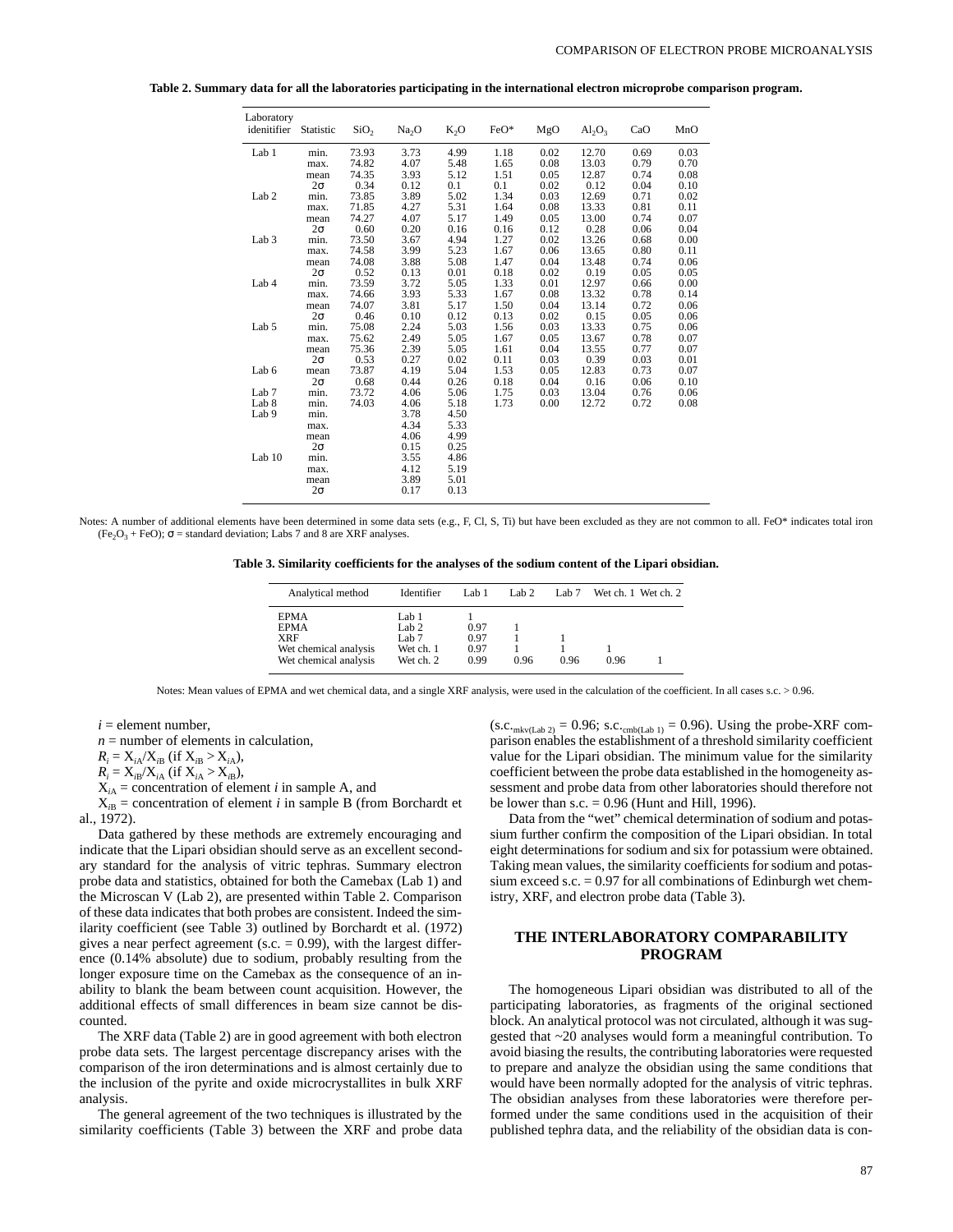sequently linked directly to the reliability of such published tephra data.

## **Results of the Comparability Program**

Representative geochemical data from the interlaboratory analysis of the obsidian are listed in the Appendix. For brevity, these data are referred to by source (Labs 1−6), and operating conditions and summary data are presented, respectively, in Tables 1 and 2. A total of 288 separate analyses were performed on the obsidian, collectively representing 2617 discrete data points. This database provides a robust foundation for the statistical comparison of the performance of the participating laboratories. Mean data values for each data set have been used as the basis for discussion throughout the remainder of this paper, and 2σ values are provided for each data set in Table 2.

Calculation of variance from the mean compositional data supplied by each laboratory (Table 4) indicates that sodium and silicon together account for ~90% of all the variability between laboratories. The data suggest that these elements are the most appropriate for investigation in the interlaboratory comparison program and that together they form a reliable basis for categorizing and discriminating between the data sets.

Principally on the basis of the sodium and silicon assays (Fig. 1), the electron probe data can be categorized broadly into two groups: (1) the concordant data—those whose mean and range correspond with the wet chemistry and XRF assays, and are in agreement with the Homogeneity Index as discussed earlier; and (2) the discordant data—those whose accuracy is not in accord with data from group 1.

Data sets are discussed within this context although reference should be made to the summary data (Table 2) and to the interlaboratory similarity coefficients calculated from all major element data (Table 5) for all laboratories. A value of s.c.  $= 0.95$  is taken as the division between correlation and noncorrelation. In the following discussions the sodium and silicon means and 2σ ranges for each laboratory (Table 2) will also be used as a means of performance assessment.

### *Group 1: the Concordant Data*

Data from Laboratories 1 and 2 have already been discussed with respect to the homogeneity of the obsidian and their comparison with the XRF and wet chemistry data.

#### *Laboratory 3*

This data set was acquired by WDS at a beam current of 10 nA, and an accelerating voltage of 15 kV. The range of the data set overlaps with data from Labs 1 and 2 and the XRF analyses, for both sodium and silicon, with good agreement between the mean and  $2\sigma$  values. The s.c. values between these data and those from Labs 1 and 2 are 0.98 and 0.97, respectively.

#### *Laboratory 4*

Data were acquired by WDS at a beam current of 10 nA, and an accelerating voltage of 20 kV. As with Lab 3, the range of the data set overlaps with data from Labs 1 and 2 and the XRF analyses, for both sodium and silicon, with good agreement between the mean and 2σ values. The s.c. values between these data and those from Labs 1 and 2 are both 0.98.

#### *Laboratory 6*

Data were acquired by WDS at a beam current of 10 nA and an accelerating voltage of 15 kV. The sodium field indicates slightly higher values in comparison with Labs 1 and 2, whereas silicon is marginally less abundant. Nevertheless, the range of the data set overlaps with data from Labs 1 and 2 and the XRF analyses, for both sodium and silicon, with good agreement between the mean and  $2\sigma$ values. The s.c. values between these data and those from Labs 1 and

|  |  | $SiO_2$ Na <sub>2</sub> O K <sub>2</sub> O FeO* MgO Al <sub>2</sub> O <sub>3</sub> CaO MnO |      |
|--|--|--------------------------------------------------------------------------------------------|------|
|  |  | 34.40 53.44 0.37 0.24 0.04 11.46 0.04                                                      | 0.01 |



Figure 1. Data from the analysis of the Lipari obsidian as determined in this interlaboratory exercise. The XRF and probe data are all concordant, with the exception of Lab 5. This data set is characterized by low  $Na<sub>2</sub>O$  and high  $SiO<sub>2</sub>$ . This behavior is commonly associated with electron-beam-induced sodium mobility and its consequent "loss" from the determined assay.

**Table 5. Similarity coefficients based on mean values for all electron microprobe major element data calculated by the methods outlined in Borchardt et al. (1972).** 

|                  | Lab 1 | Lab <sub>2</sub> | Lab <sub>3</sub> | Lab 4 | Lab 5 | Lab 6 |
|------------------|-------|------------------|------------------|-------|-------|-------|
| Lab 1            |       |                  |                  |       |       |       |
| Lab <sub>2</sub> | 0.99  |                  |                  |       |       |       |
| Lab <sub>3</sub> | 0.98  | 0.97             |                  |       |       |       |
| Lab 4            | 0.98  | 0.98             | 0.98             |       |       |       |
| Lab 5            | 0.90  | 0.91             | 0.91             | 0.91  |       |       |
| Lab 6            | 0.98  | 0.98             | 0.97             | 0.97  | 0.90  |       |

Note: Of these data sets only that from Laboratory 5 falls below the threshold similarity coefficient (s.c.  $= 0.96$ ) for comparability with the homogeneity assessment data

2 are both 0.98. Sodium loss was minimized in this laboratory by using a beam defocussed to  $10 \mu m$  and by counting at regular  $(2 s)$  time intervals. The sodium content was determined by extrapolation of the resultant decay curve back to count-initiation.

#### *Group 2: the Discordant Data*

Only one laboratory has provided data that deviates from the concordant cluster.

#### *Laboratory 5*

Data from this laboratory are generally of good precision  $(\sigma_{\text{max}(SiO_2)} = 0.27)$ . However, discrepancies arise between this data set and those in Group 1, particularly with respect to sodium, silicon, and (to a lesser extent) aluminum. The sodium is consistently lower than expected, and this is accompanied by high silicon and aluminum values. Similarity coefficients relating these data to probe Labs 1 and 2, and the XRF Labs 7 and 8, give values of s.c. = 0.90 − 0.91 and s.c.  $= 0.90$ , respectively. These data indicate the over-representation of high abundance elements associated with sodium loss.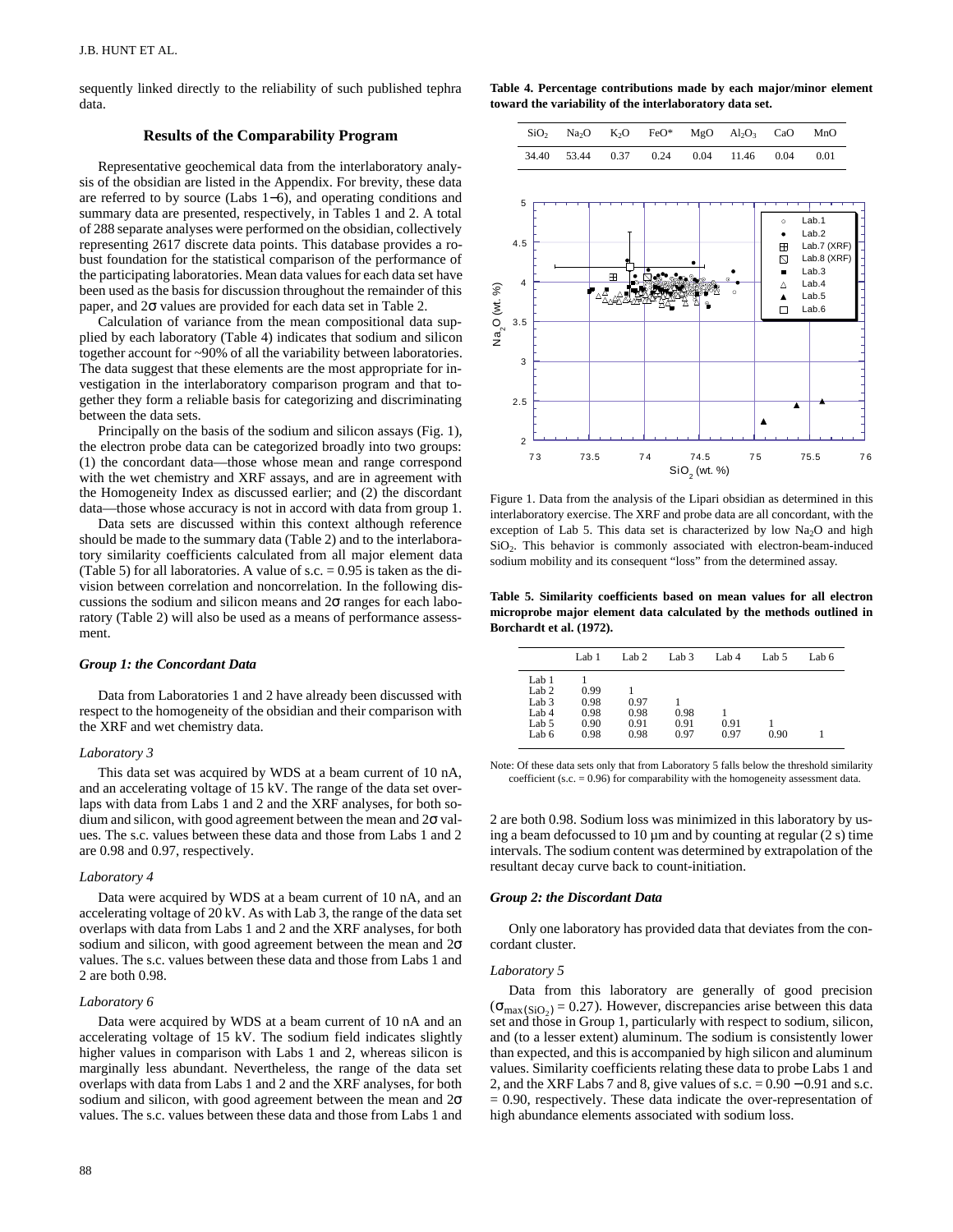The data are discussed in more detail here, in an attempt to explain any discrepancies. Failure to do so would weaken, at least in part, the case for the homogeneity of all the Lipari samples. Furthermore, without such explanation, the rejection of one data set over another could result in the program being viewed perhaps as Edinburgh biased. The data sets are discussed in the order presented in the previous section. Graphical comparisons of sodium and silicon data are presented alongside data from an earlier and similar interlaboratory program undertaken in northern Europe. Gross errors in the determination of sodium and silicon, such as were reported by Hunt and Hill (1996), are apparent in this study (cf. Fig. 2).

Data from Lab 5 clearly show the influence of sodium mobilization and silicon over-representation (Table 2). The data, however, are internally consistent, and sodium displays reasonable precision,  $2\sigma_{\text{Na}_2\text{O}} = 0.27$  (Fig. 1; Table 2), despite the small sample-size (n = 3). These data fall in the same field as that occupied by data set "A" from the European exercise (Hunt and Hill, 1996), which was shown to suffer from the same problems in sodium determination. On average the sodium values from Lab 5 are only 60% of the mean value calculated from the remaining laboratories, and silica differs on average by 1.23% (absolute). Caution should be exercised if data from this laboratory are used in tephrochronological correlations. Such studies require extremely precise and accurate determinations as geochemical differences between discrete tephras can be very small (see Hunt and Hill, 1993). Petrologic studies generally do not require such precision, and these data therefore can be used with more confidence. In this instance, as silica content is high, all data fall on same field (rhyolite) of the TAS plot (Le Maitre, 1989) despite the low sodium value for Lab 5.

All remaining data are consistent, although it is interesting to examine the range and value of the determinations of sodium and silica from Lab 6. These data have been normalized to the composition of the Smithsonian obsidian standard (KN-18), and sodium content extrapolated to analyses time,  $T_A = 0$  s. Sodium values overlap with, but are marginally higher than, the remaining probe and XRF data. The differences between the data sets are not significant, however.

## **Potential Influence of the ZAF and PAP (**φρ**z) Correction Procedures**

General analytical discrepancies cannot always be attributed to instrumental failure or operator error because the different correction procedures available to the electron microprobe analyst are also potential causes of discrepancy. Correction procedures used in the production of electron microprobe data are designed to take account of the three matrix effects: atomic number  $(Z)$ , X-ray absorption  $(A)$ , and secondary fluorescence (F). These correction procedures are therefore commonly referred to as the ZAF correction (Sweatman and Long, 1969; Reed, 1975; Potts, 1987). In more recent years, the traditional ZAF approach has been refined, largely through the utilization of more powerful computing techniques (Pouchou and Pichoir, 1991, and references therein). To test the general comparability of the two approaches the raw count data from the Lipari obsidian (used in the calculation of the Lab 1 data set) were processed by both ZAF and φρz (PAP) software. The results from this exercise are shown in Figure 3. In all cases, the ZAF data are lower by  $\sim$ 1% (absolute). Although this difference is not large and on its own may not be of direct tephrological significance, it clearly can be a contributory cause of analytical mismatches.

## **CONCLUSIONS**

The data in this paper relate to the establishment of an international interlaboratory electron microprobe comparison program. The pro-



Figure 2. Data from this exercise (within box) compared with data from a previous European exercise (Hunt and Hill, 1996). The gross errors illustrated by the earlier data sets ("B" and "C") are not apparent in this study. Data from Lab 5 appear to suffer from the same problem as do the data in "A." Data "B" appear to suffer from sodium enhancement and silica underrepresentation. This may be due, in part, to charging and sodium "suck-in" as a result of beam-induced charging (see Hunt and Hill, 1996). These data were obtained from a sample that was not coated with a conductive film.



Figure 3. Data from Lab 1. Two correction procedures yield significantly different results, particularly with respect to silica. The use of different correction procedures may result in problems in tephrochronological studies where high accuracy and precision are required.

gram was devised to monitor the performance of a number of the probe centers analyzing tephras from Ocean Drilling Program (ODP) Leg 152, and to indicate the source of any analytical problems, and to assess the comparability of glass shard geochemistry in this volume. The results of the program were highly encouraging, more so than the results outlined in Hunt and Hill (1996). A number of conclusions emerge from this program, and are listed below.

- 1. An important secondary standard, in this case the Lipari obsidian, can be used reliably for monitoring the precision and reproducibility of the electron microprobe analyses obtained from (tephra) glass.
- 2. Out of the six probes (at five laboratories), all but one produced results of sufficient precision and accuracy to be used in tephrochronological correlation work.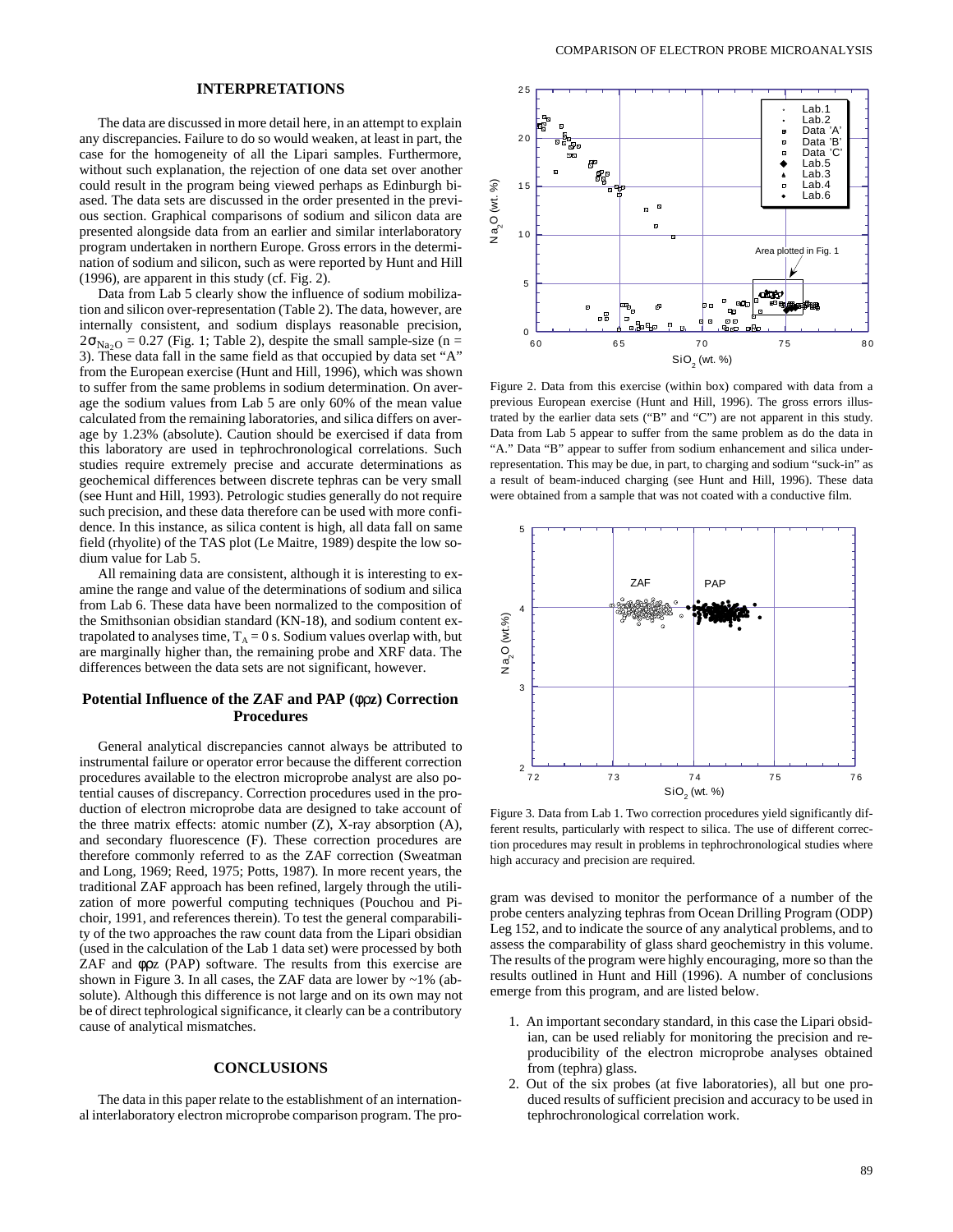- 3. The variability of the entire data set is explained largely by Na<sub>2</sub>O (53.4% of variance) and  $SiO<sub>2</sub>$  (34.4% of variance); this variance is attributable principally to the data supplied from one laboratory and is not a function of the obsidian, as demonstrated by the homogeneity exercise.
- 4. Only one of the data sets (Lab 5) appears to have suffered from the most commonly expected source of error (i.e., the phenomenon of sodium mobilization).
- 5. The use of different correction procedures during data processing may cause small geochemical differences that could be attributed to different chemical signatures.
- 6. (See recommendation 5: Froggat, 1992) The reliability of published tephra geochemical data can be gauged by the wider tephra community, only by the inclusion of representative geochemical analyses of a secondary glass standard, acquired during the same analytical session in which the tephra itself was analyzed. At the third U.K. tephra meeting (held in Cheltenham, 1994), the U.K. tephrochronology community agreed to a publishing protocol using the Lipari obsidian as a secondary standard. A similar policy was underlined at the Edinburgh annual meeting of the U.K. Quaternary Research Association in 1995.

## **ACKNOWLEDGMENTS**

Our gratitude is extended to Prof. Steven Sparks for providing the Lipari obsidian and initial XRF data, to Gigi Delgado, and to Dr. P.J. Potts and an anonymous reviewer for constructive comments on and reviews of this paper.

#### **REFERENCES**

- Baillie, M., 1990. Checking back on an assemblage of published radiocarbon dates. *Radiocarbon,* 32:361−366.
- Bigazzi, G., and Bonadonna, F., 1973. Fission track dating of the obsidian of Lipari Island (Italy). *Nature,* 242:322−323.
- Borchardt, G.A., Aruscavage, P.J., and Millard, H.T., Jr., 1972. Correlation of the Bishop ash, a Pleistocene marker bed, using instrumental neutron activation analysis. *J. Sediment. Petrol.,* 42:301−306.
- Boyd, F.R., Finger, L.W., and Chayes, F., 1967. Computer reduction of electron-probe data. *Yearbook—Carnegie Inst. Washington,* 67:210−215.
- Fairbairn, H.W., 1951. A cooperative investigation of precision and accuracy in chemical, spectrochemical and modal analysis of silicate rocks. *U.S. Geol. Surv. Bull.,* 980:1−71.
- Flanagan, F.J., 1969. U.S. Geological survey standards, II. First data for the new U.S.G.S. rocks. *Geochim. Cosmochim. Acta,* 33:81−120.
	- -, 1973. 1972 Values for international geochemical reference samples. *Geochim. Cosmochim. Acta,* 37:1189−1200.
- Fleischer, M., 1969. U.S. Geological survey standards, I. Additional data on rocks G-1 and W-1, 1965−1967. *Geochim. Cosmochim. Acta,* 33:65−79.
- Froggat, P.C., 1983. Toward a comprehensive Upper Quaternary tephra and ignimbrite stratigraphy in New Zealand using electron microprobe analysis of glass shards. *Quat. Res.*, 19:188−200.

-, 1992. Standardization of the chemical analysis of tephra deposits: report of the ICCT working group. *Quat. Int.,* 13/14:93−96.

- Hunt, J.B., and Hill, P.G., 1993. Tephra geochemistry: a discussion of some persistent analytical problems. *The Holocene,* 3:271−278.
- -, 1994. Geochemical data in tephrochronology: a reply to Bennett. *Holocene,* 4:436−438.
- -, 1996. An interlaboratory comparison of the electron probe microanalysis of glass geochemistry. *Quat. Int,.* 35/36:229–241.
- I.S.G. (International Study Group), 1982. An interlaboratory comparison of radiocarbon measurements in tree rings. *Nature,* 298:619−623.
- Jarosewich, E., Parkes, A.S., and Wiggins, L.B., 1979. Microprobe analyses of four natural glasses and one mineral: an interlaboratory study of precision and accuracy. *Smithsonian Contrib. Earth Sci.,* 22:53−67.
- Keller, J., 1981. Quaternary tephrochronology in the Mediterranean. *In* Self, S., and Sparks, R.S.J. (Eds.), *Tephra Studies,* Dordrecht (D. Reidel), 227− 244.
- Lacasse, C., Sigurdsson, H., Jóhannesson, H., Peterne, M., and Carey, C., 1995. The source of ash zone I in the North Atlantic. *Bull. Volcanol.,* 57− 1:18−32.
- Le Maitre, R.W., 1989. *A Classification of Igneous Rocks and Glossary of Terms:* Oxford (IUGS, Blackwell).
- Nielsen, C.H., and Sigurdsson, H., 1981. Quantitative methods for electron microprobe analysis of sodium in natural and synthetic glasses. *Am. Mineral.,* 66:547−552.
- Normand, M.D., Leeman, W.P., Blanchard, D.P., Fitton, J.G., and James, D., 1989. Comparison of major and trace element analyses by ICP, XRF, INAA and ID methods. *Geostand. Newsl.,* 13:283−290.
- Pichler, L., 1980. The Island of Lipari. *In* Villari, L. (Ed.), *The Aeolian Islands: An Active Volcanic Arc in the Mediterranean Sea.* Rend. Soc. Ital. Mineral. Petrol., 361:75−100.
- Potts, P.J., 1987. *A Handbook of Silicate Rock Analysis:* Glasgow and London (Blackie).
- Potts, P.J., Tindle, A.G., and Isaacs, M.C., 1983. On the precision of electron Microprobe data: a new test for the homogeneity of mineral standards. *Am. Mineral.,* 68:1237−1242.
- Pouchou, J.-L., and Pichoir, F., 1991. Quantitative analysis of homogeneous of stratified micro-volumes applying the model "PAP." *In:* Heinrich, K.F.J., and Newberry, D.E. (Eds.), *Electron Probe Quantitation:* New York (Plenum), 31−75.
- Reed, S.J.B., 1975. *Electron Microprobe Analysis:* Cambridge (Cambridge Univ. Press).
- Stevens, R.E., and Niles, W.E., 1960. Second report on a cooperative investigation of the composition of two silicate rocks. *U.S. Geol. Surv. Bull.,* 1113:1−126
- Sweatman, T.R., and Long, J.V.P., 1969. Quantitative electron-probe microanalysis of rock- forming minerals. *J. Petrol.,* 10:332−379.
- Villari, L., 1980. The Aeolian Islands: an active volcanic arc in the Mediterranean Sea. *Rend. Soc. Ital. Mineral. Petrol.,* 36:1−195.
- Wagner, G.A., Storzer, D., and Keler, J., 1976. Spaltspurendatierungen quartärer Gesteinglöser aus dem Mittelmeerraum. *Neues. Jahrb. Mineral. Monatsh. Jg.,* 84−94.

**Date of initial receipt: 30 October 1995 Date of acceptance: 16 August 1996 Ms 152SR-244**